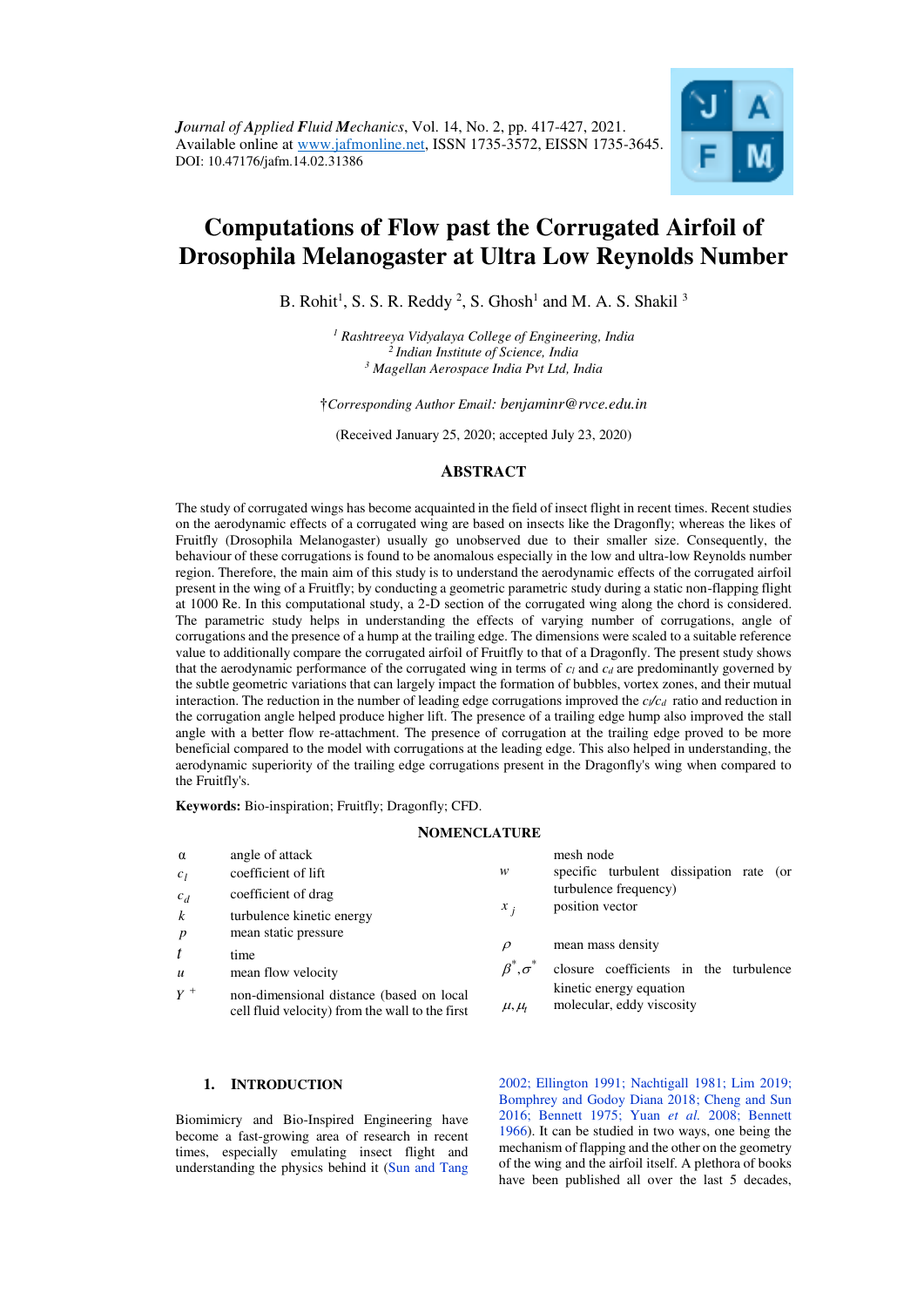which describe insect flight and aerodynamics in much detail [\(Pringle 2010;](#page-9-6) [Goldsworthy 1989;](#page-9-7)  [Pringle 1975;](#page-9-6) [K. 1996;](#page-9-8) [Rainey 1976\)](#page-10-2). An airfoil having ridges or grooves along the surface is known as a corrugated airfoil. The application of corrugated wings can also be extended to MAV (Micro Aerial Vehicle) which fly at ultra-low Reynolds number ([Desert](#page-9-9) *et al.* 2017). This study mainly deals with the geometric parametric study of the corrugated airfoil of Drosophila Melanogaster (Fruitfly) and to compare the aerodynamic performance to a Dragonfly's airfoil. Far less research has been carried out on Fruitfly wings at ultra-low Reynolds number when compared to the research conducted on other insect wings such as the Dragonfly, hence the interest is to study aerodynamic behaviour of the Fruitfly's airfoil at a Reynolds number of 1000.

## **1.1 Literature**

Research done on the corrugated wing of Dragonfly has concluded that corrugations have an aerodynamic advantage. In this section, the aerodynamic superiority of a corrugated wing structure being is demonstrated by various authors especially in the Ultra-low Reynolds number regime that is under  $10<sup>4</sup>$ . To obtain the geometry of the insect a micro scan of the wing was performed by [Brandt](#page-9-10) *et al.* (2015). [Shi](#page-10-3) *et al.* [\(2012\)](#page-10-3) experimentally studied corrugation of the Dragonfly wing and compared it with its smoother counterpart at 2000 Reynolds number and found that during reverse flow the protruding peaks on the corrugated wing delay the flow separation thus giving aerodynamic advantage to the corrugated wing. Dragonfly wing with corrugations and trailing edge hump has also shown a better reduction in flow separation in the study conducted by [New](#page-9-11) *et al.* [\(2014\)](#page-9-11). Results found by New *et al* [\(2014\)](#page-9-11) also indicate that a physically larger recirculating region works better than multiple small recirculating regions in mitigating flow-separation behavior. A comparison of the Dragonfly wing with a flat plate was performed numerically by (Lian *[et al.](#page-9-12)* 2014) which showed that the corrugations provided better structural strength to the wing and produced higher pressure drag due to thicker virtual streamlined profile created by the stagnant vortices trapped in the valley. An experimental study on a bio-inspired corrugated airfoil was compared with a streamlined airfoil and a flat plate at  $Re = 58,000 - 125,000$  for MAV designs b[y Murphy and Hu \(2009\)](#page-9-13). Peaks in the corrugated wing trapped the unsteady vortex which helped the boundary layer to stay attached and created a faster transition to turbulent zone when compared to a streamlined airfoil [\(Murphy and Hu](#page-9-13)  [2009\)](#page-9-13). [Hu and Tamai \(2008\)](#page-9-14) conducted an experimental study on a bio-inspired corrugated wing to compare it with a traditional streamlined airfoil and a flat plate at the chord Reynolds number of 34,000 for MAV applications. It was reasoned that unsteady vortex between the peaks promotes the transition of the separated boundary-layer flow from laminar to turbulent which provided sufficient kinetic energy for the boundary layer to overcome the adverse pressure gradients, thus discouraging large-scale flow separations and airfoil stall [\(Hu and Tamai 2008\)](#page-9-14). Computational study on a simplified Dragonfly wing

with a hump at the trailing edge at Re 6000 was performed by [\(Levy and Seifert 2010\).](#page-9-15) Variation in corrugation height, rear arc and trailing edge shape was analyzed and was found that the roll-up of shear layer downstream attaches back due to the hump which leads to an increase in the lift to drag ratio [\(Levy and Seifert 2010\).](#page-9-15) Computational work was performed at a Reynolds number of 5000 - 58000 applicable to a small unmanned aircraft on a Dragonfly wing by [Barnes and Visbal \(2013\)](#page-9-16) with variation in leading-edge geometry. It was concluded that raising the first corrugation peak results in further stall delay and greatly enhances the lift-to-drag ratio compared to a flat plate.

The effects of corrugation on insect wings during sweeping motion at Reynolds number 200 and 3500 were studied numerically by [Luo and Sun \(2005\)](#page-9-17). They found that corrugated wing and flat plate produced similar aerodynamic forces due to the length of the corrugation being smaller than the size of the separated flow region during sweeping motion at a higher angle of attack. Winslow *et al*. [\(Winslow](#page-10-4)  *et al.* [2018\)](#page-10-4) numerically found that the flat plate would give better lift compared to conventional airfoils at low Reynolds number as it trips the laminar boundary layer at the leading edge, allowing it to reattach further downstream. The increase in the camber on thin-plate airfoils also increased the lift to drag ratio when compared to flat plate [\(Winslow](#page-10-4) *et al.* [2018\)](#page-10-4).

Literature suggests that corrugations give a better aerodynamic performance at ultr low Reynolds number regime (under  $10<sup>4</sup>$ ). But few studies such as by [Vargas](#page-10-0) *et al.* (2008) also suggest that flat plate works the best at low  $\alpha$  and low Re such as 5000. As the wing of a Fruitfly has not been explored aerodynamically in much detail, the Fruitfly's airfoil geometry has been studied; giving a better understanding of the effect of corrugations.

The present study deals with various permutations of corrugations to understand the overall effects of the corrugations in an Ultra-low Reynolds number flow. Insects such as the dragon fly, tend to have the similar design but with different number of corrugations, corrugation angle and position of the corrugation and other variations such as the hump. To be able to achieve a comprehensive understanding of the formation and exact placement of the long and short bubble which are a dominant factor to determine the aerodynamic behaviour of the airfoil, various geometric permutations are studied.

The comparison of the Fruitfly and Dragonfly has been done, to distinguish the role of corrugations in the two different species.

The study and comparison flat plate is not being made in this study, due to the plethora of available research.

#### **2. METHODOLOGY**

#### **2.1 Numerical Modelling**

As the flight speed of a Fruitfly is relatively low, it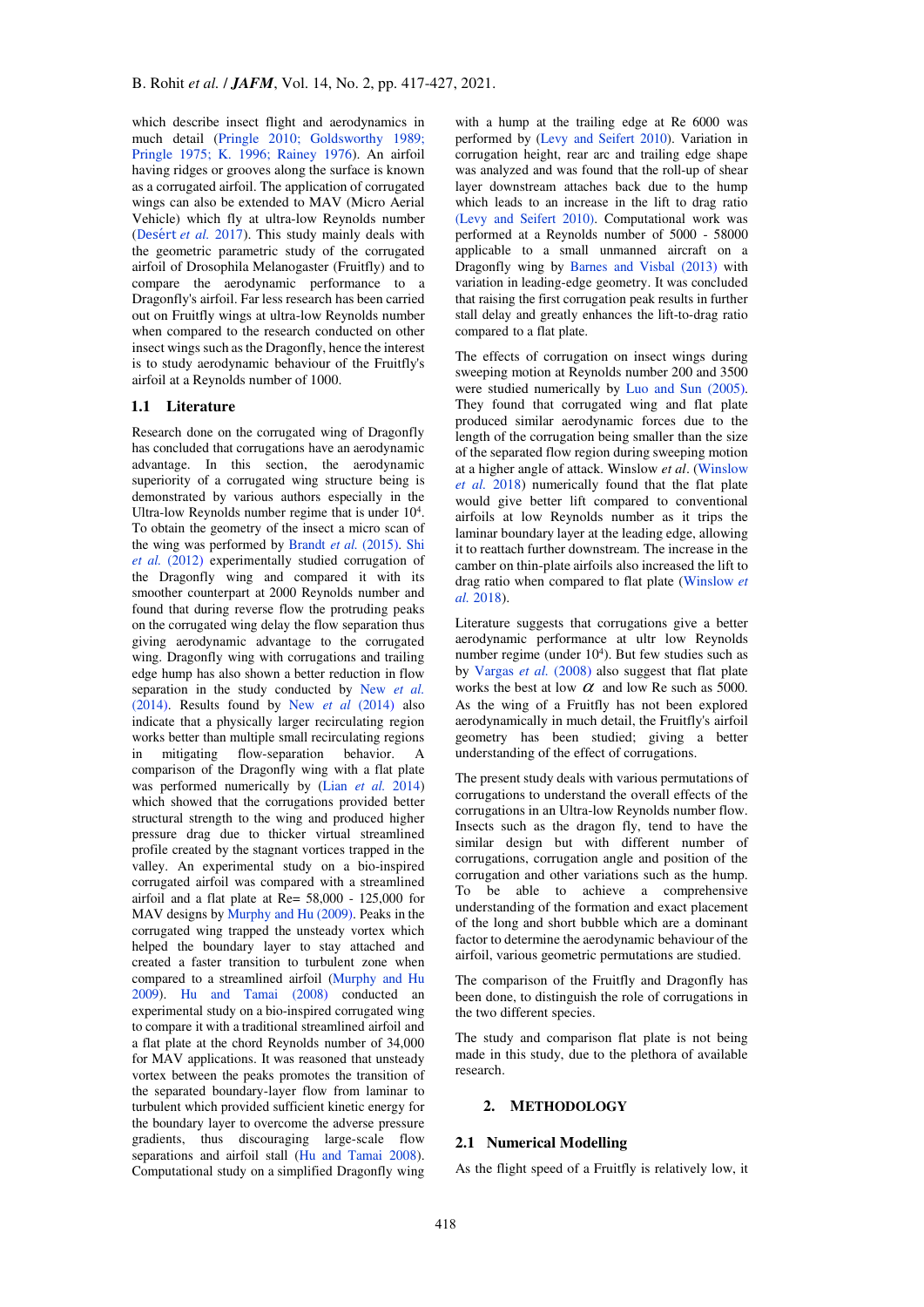has been assumed that the flow is incompressible and laminar. Though the flow is laminar, it includes turbulent zones due to flow separation and unsteady vortices being trapped between corrugations.

The entire study was done only on a 2 D crosssection of the wing with static flight conditions. The commercial CFD software Fluent was used to predict the aerodynamic attributes of the airfoil. To study the aerodynamic effects at low Reynolds number flow near the body, the K-omega SST turbulence model was chosen. The K-omega SST model is a twoequation eddy-viscosity model as shown in Eq. (1) and Eq. (2). The K-omega SST has become quite popular in recent times due to its adaptability during adverse pressure gradients and separating flow [\(Menter 1994\)](#page-9-18).

$$
\frac{\partial(\rho k)}{\partial t} + \frac{\partial(\rho u_j k)}{\partial x_j} = P - \beta^* \rho \omega k + \dots
$$

$$
\dots \frac{\partial}{\partial x_j} \left[ \left( \mu + \sigma_k \mu_l \right) \frac{\partial(k)}{\partial x_j} \right] \tag{1}
$$

$$
\frac{\partial(\rho\omega)}{\partial t} + \frac{\partial(\rho u_j \omega)}{\partial x_j} = \frac{\gamma}{v_t} P - \beta^* \rho \omega^2 + \dots
$$

$$
\frac{\partial}{\partial x_j} \left[ \left( \mu + \sigma_{\omega} \mu_t \right) \frac{\partial(\omega)}{\partial x_j} \right]
$$

$$
\frac{\partial}{\partial x_j} = \frac{\partial(\rho\omega)}{\partial x_j} \frac{\partial(\rho\omega)}{\partial x_j} \frac{\partial(\rho\omega)}{\partial x_k} \frac{\partial(\rho\omega)}{\partial x_k} \frac{\partial(\rho\omega)}{\partial x_k} \frac{\partial(\rho\omega)}{\partial x_k} \frac{\partial(\rho\omega)}{\partial x_k} \frac{\partial(\rho\omega)}{\partial x_k} \frac{\partial(\rho\omega)}{\partial x_k} \frac{\partial(\rho\omega)}{\partial x_k} \frac{\partial(\rho\omega)}{\partial x_k} \frac{\partial(\rho\omega)}{\partial x_k} \frac{\partial(\rho\omega)}{\partial x_k} \frac{\partial(\rho\omega)}{\partial x_k} \frac{\partial(\rho\omega)}{\partial x_k} \frac{\partial(\rho\omega)}{\partial x_k} \frac{\partial(\rho\omega)}{\partial x_k} \frac{\partial(\rho\omega)}{\partial x_k} \frac{\partial(\rho\omega)}{\partial x_k} \frac{\partial(\rho\omega)}{\partial x_k} \frac{\partial(\rho\omega)}{\partial x_k} \frac{\partial(\rho\omega)}{\partial x_k} \frac{\partial(\rho\omega)}{\partial x_k} \frac{\partial(\rho\omega)}{\partial x_k} \frac{\partial(\rho\omega)}{\partial x_k} \frac{\partial(\rho\omega)}{\partial x_k} \frac{\partial(\rho\omega)}{\partial x_k} \frac{\partial(\rho\omega)}{\partial x_k} \frac{\partial(\rho\omega)}{\partial x_k} \frac{\partial(\rho\omega)}{\partial x_k} \frac{\partial(\rho\omega)}{\partial x_k} \frac{\partial(\rho\omega)}{\partial x_k} \frac{\partial(\rho\omega)}{\partial x_k} \frac{\partial(\rho\omega)}{\partial x_k} \frac{\partial(\rho\omega)}{\partial x_k} \frac{\partial(\rho\omega)}{\partial x_k} \frac{\partial(\rho\omega)}{\partial x_k} \frac{\partial(\rho\omega)}{\partial x_k} \frac{\partial(\rho\omega)}{\partial x_k} \frac{\partial(\rho\omega)}{\partial x_k} \frac{\partial(\rho\omega)}{\partial x_k} \frac{\partial(\rho\omega)}{\partial x_k} \frac{\partial(\rho\omega)}{\partial x_k} \frac{\partial(\rho\omega)}{\partial x_k} \frac{\partial(\rho\omega)}{\partial x_k} \frac{\partial(\rho
$$

## **2.1.1 K-omega SST - Low-Reynolds-Number Correction**

When the  $k - \omega$  models are utilized at low Reynolds number as in this investigation, a low-Reynoldsnumber amendment to the turbulent viscosity needs to be enabled. The coefficient  $\alpha^*$  damps the turbulent viscosity causing a low-Reynolds-number correction. The  $\alpha^*$  rectification is given in Eq (3).

While in the high-Reynolds-number form of the *k* -  $\omega$  model,  $\alpha^* = \alpha^*_{\infty} = 1$ .

$$
\alpha^* = \alpha_{\infty}^* \left( \frac{\alpha_0^* + \text{Re}_t / \text{R}_k}{1 + \text{Re}_t / \text{R}_k} \right)
$$
(3)

Where

Re<sub>t</sub> = 
$$
\frac{\rho k}{\mu \omega}
$$
,  $R_k = 6$ ,  $\alpha_0^* = \frac{\beta_i}{3}$ ,  $\beta_i = 0.072$ 

The simulations were first run in steady state until the solution converged. To be able to obtain a time independent result the study was performed under transient state, which also helped in capturing the temporary change in parameters. The flight Reynolds number of a Fruitfly is around 1000, hence velocity was calculated according to the chord

Reynolds number formula.

### **2.2 Validation of the Numerical Model**

To validate the numerical model, a Dragonfly airfoil geometry was chosen from the work done by [Hord](#page-9-7)  [\(2012\)](#page-9-7). The domain dimensions with a radius of 5c in the inlet and walls at a distance of 15c and the outlet at 10c; where the chord length is 100mm. The velocity was calculated to be 0.146 m/s considering a 100mm chord and boundary conditions were velocity inlet, stationary walls with the no-slip condition and pressure outlet. The turbulent intensity was kept as 1% and the transient analysis was conducted with a time step of 0.001. Boundary conditions are given in table 1.

**Table 1 Boundary conditions in CFD setup** 

| Reynolds Number       | 1000                                   |
|-----------------------|----------------------------------------|
| <b>Inlet Velocity</b> | 0.146m/s                               |
| Density               | $1.225 \text{ kg/m}^3$                 |
| Viscosity             | $1.7894 \times 10^5$ Ns/m <sup>2</sup> |

#### **2.3 Meshing and Grid Sensitivity**

The mesh for all models was created using tetrahedral elements. Hexahedral elements were not chosen as they are usually good for symmetric and even geometries, they can result in very high aspect ratios and skew values which can give erroneous results for complex geometries like a corrugated wing.

The model was meshed with various tetrahedral element sizes and checked for the convergence of *c<sup>l</sup>* values. A grid sensitivity analysis was carried out, where it was found that as the mesh element size was decreased the *cl* values started to converge as depicted graphically in Fig. 1. Below the 20mm mesh size, the results were constant, hence this element size was chosen to mesh both Dragonfly and the Fruitfly model. This also helps in saving computational time. Also to set the wall distance accurately a Y+ value analysis was carried out. The value of Y+ must be below 1 for a K-omega SST model, which was obtained when the maximum mesh element size was below 20mm across the domain as shown in Fig.1. The mesh size of 20mm sets the max size of a mesh element in the entire domain, in this case 20mm sized elements are found at the extreme walls of the domain and the mesh gets gradually denser towards the body to obtain computational efficiency.

## **2.4 Comparison of the Dragon Fly Results**

The results obtained were verified from previously published data by [Hord \(2012\)](#page-9-7), where a Dragonfly airfoil was studied numerically at various  $\alpha$  with varying Reynolds number of 500, 1000 and 2000.

Table 2 compares the numerical results from the present study to the results obtained by [Hord \(2012\)](#page-9-7) in terms of  $c_l$  and  $c_d$ , the results matched within a scatter of 5.26% for all cases. Figure 2 compares the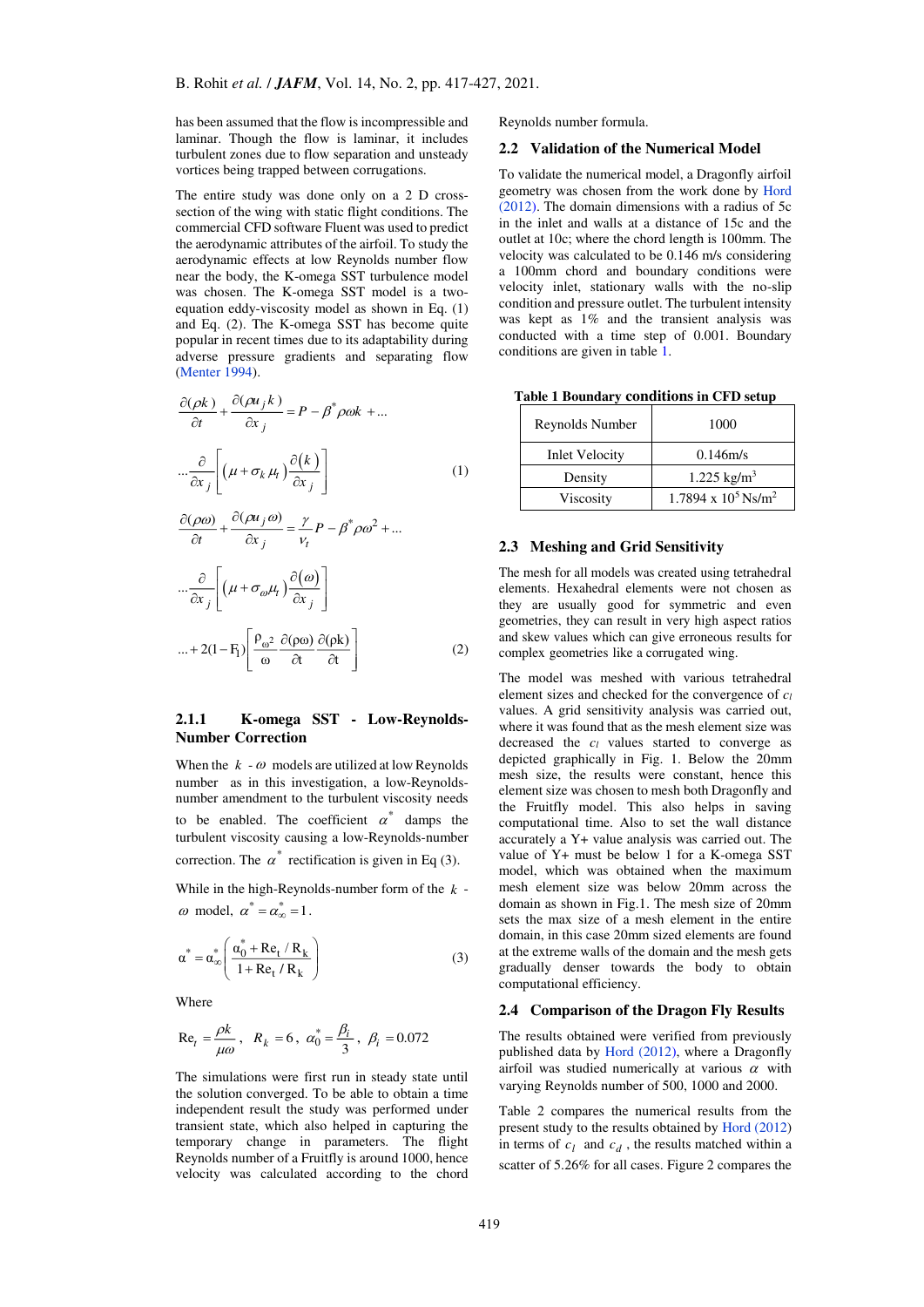results obtained in the present with the results obtained by [Hord \(2012\)](#page-9-7) at 4 degree  $\alpha$ . The flow patterns are also found to be identical at 8 and 12 degree  $\alpha$ .



**experimental c<sup>l</sup> value of 0.61 at 12 degrees α at 1000 Re and a Y+ convergence is also achieved as the mesh size decreases.** 



**Fig. 2. Comparison plots with the results from the works by Hord at 4 degree α.**

# **3. PERFORMANCE COMPARISON OF CORRUGATED FRUIT FLY AIRFOIL WITH VARYING PARAMETERS**

## **3.1 Fruit Fly Wing Geometry**

The Fruitfly's corrugated airfoil dimensions were taken from Luo *et al*. [\(Luo and Sun 2005\)](#page-9-17). The study on sectional shapes of wings showed that it is reasonable to model the corrugation by triangular waves. Here, the corrugation was modeled by triangular waves between the leading edge and a point which is 0.6 times the chord from the leading edge as shown in Fig. 3. The average values of the wavelength and the amplitudes are 0.2c and 0.03c, respectively. The thickness was 0.03c and the chord length was chosen to be 100mm as Dragonfly model was scaled to the same ratio in literature.

|                | $c_d - Hord(Hord)$<br>2012) |               |              | C <sub>d</sub> numerical |             |             |
|----------------|-----------------------------|---------------|--------------|--------------------------|-------------|-------------|
| AoA(a)         | Re-<br>500                  | $Re-$<br>1000 | Re-<br>2000  | Re-<br>500               | Re-<br>1000 | Re-<br>2000 |
| $\overline{0}$ | 0.19                        | 0.11          | 0.09         | 0.18                     | 0.11        | 0.09        |
| 4              | 0.19                        | 0.14          | 0.10         | 0.19                     | 0.14        | 0.11        |
| 8              | 0.20                        | 0.16          | 0.12         | 0.21                     | 0.16        | 0.13        |
| 12             | 0.22                        | 0.18          | 0.18         | 0.22                     | 0.18        | 0.18        |
| 16             | 0.31                        | 0.32          | 0.35         | 0.31                     | 0.32        | 0.35        |
| 20             | 0.40                        | 0.40          | 0.41         | 0.42                     | 0.40        | 0.39        |
|                | $cl$ – Hord (Hord<br>2012)  |               | ci numerical |                          |             |             |
| AoA(a)         | Re-<br>500                  | $Re-$<br>1000 | Re-<br>2000  | Re-<br>500               | Re-<br>1000 | Re-<br>2000 |
| 0              | 0.05                        | 0.05          | 0.05         | 0.05                     | 0.06        | 0.05        |
| $\overline{4}$ | 0.31                        | 0.35          | 0.30         | 0.31                     | 0.35        | 0.31        |
| 8              |                             |               |              |                          |             |             |
|                | 0.51                        | 0.50          | 0.48         | 0.51                     | 0.51        | 0.52        |
| 12             | 0.61                        | 0.62          | 0.63         | 0.60                     | 0.61        | 0.65        |
| 16             | 0.80                        | 0.90          | 1.00         | 0.79                     | 0.86        | 0.97        |

**Table 2 Comparison of numerical data with data from the work by Hord for a Dragonfly wing** 



**Fig. 3. Geometry of the Fruit Fly wing Cross Section (All dimensions are in mm).** 

# **3.2 Varying Number of Corrugations**

The original Fruitfly had 3 corrugations; hence the number of corrugations was varied as 1, 2 and 4 as shown in Fig. 4 to study the effect of the number of corrugations.



**corrugations.** 

With the decrement in corrugations, the amount of lift generated increased along with increased wake drag, as an overall trend. The model with one corrugation produced the highest lift, this can be accounted to the long bubble formed at a  $\alpha$  of 4 degrees, which creates a low-pressure zone on the suction side of the airfoil. Also, there is an initial dip in the one corrugation lift curve at 8 degrees  $\alpha$ where the trailing edge short bubble first starts forming which interacts with the leading-edge long bubble, thus reducing the overall lift as shown in Fig. 5.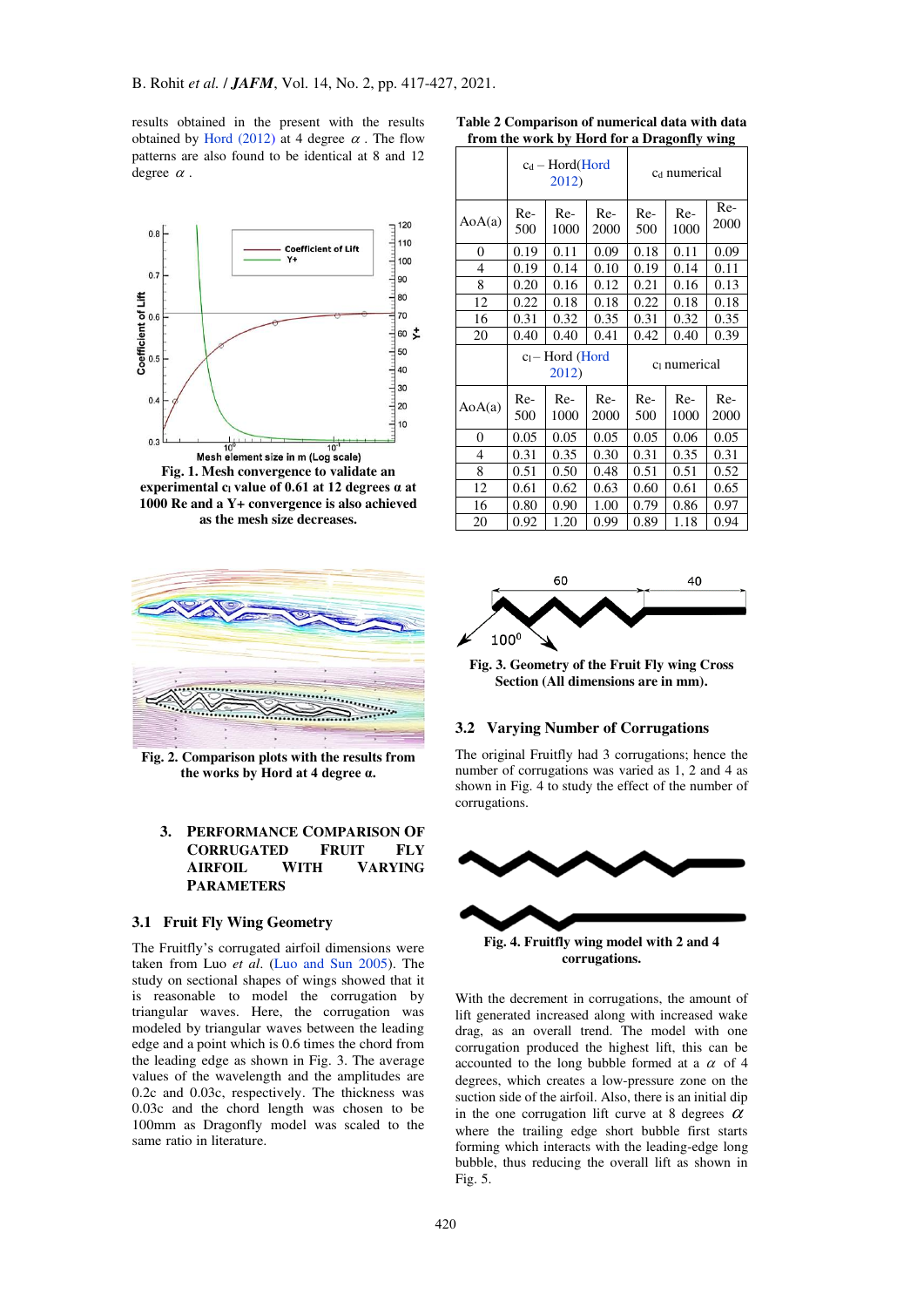

**Fig. 5. Plot of streamlines for the model with a single corrugation at 8 degrees α.**

As the  $\alpha$  is increased, the two bubbles become more choate, adding to this there is a significant distance between the bubbles that avoids interference between two low-pressure zones. A similar flow phenomenon is observed in the two corrugations model, where the corrugation in the leading edge allows a vortex zone to develop as shown in Fig. 6. The flat profile further allows the long bubble to form sufficiently close to the suction surface that provides an increased lift.



**Fig. 6. Plot of streamlines for the model with two corrugation at 8 degrees α.** 

The flow phenomenon is different when the number of corrugations is three and four. Here the number of vortex zones formed on the upper surface is greater than the 1 and 2 corrugation models, but the effect is equally reduced due to the higher number of lower side vortex zones, hence the net increase in lift is not large. Also due to the presence of a larger number of corrugations, the long bubble that was seen in the earlier case does not form as there are breaks due to the protruding corrugations that hinder the continuity of the bubble as seen in Figs. 7. There is a linear increase in the lift with the increase in  $\alpha$ , in the models with 3 and 4 corrugations. The interaction between the trailing edge bubble with the leading edge long bubble is not predominant near the trailing edge at the 8 degrees  $\alpha$  mark but occurs further down-stream. As a result, the dip in the lift curve is also absent.

At  $\alpha$  of 32 degrees and above, the c<sub>l</sub>  $c_d$ generated by all the models are identical because the corrugations no longer affect the flow, and fall under a shadow region as the models approach stall.

In terms of profile drag, it is seen that the increase in corrugations does not affect the total drag of the airfoil to a large extent. The wake drag produced by the airfoils comparatively plays a more decisive role.

As discussed earlier, the formation of a trailing edge bubble starts at an  $\alpha$  of 8 degrees which creates significant wake drag. In the lower  $\alpha$  region (0-20 deg) the performance of the airfoils in terms of drag are alike. Whereas, when the  $\alpha$  is increased beyond the 20 degrees mark the models behave differently. The models with a lower number of corrugations have a more choate trailing edge bubble which produces larger wake drag. In contrast, the models with a higher number of corrugations have a more gradually growing bubble that produce lesser drag. In spite of the interaction with the long bubble, the effect of the wake is not felt by these higher corrugated models due to a larger distance between the trailing edge and the interaction zone occurring further down-stream.



**Fig. 7. Plot of streamlines for the model with three corrugation at 8 degrees α.**

The  $c/c_d$  ratio of the models are shown in Fig. 9, lift and drag variations is shown in Fig. 8. The increase in the number of corrugations reduces the efficiency of the airfoil at a Reynolds number of 1000. The performance comparison between all the varying number of corrugations models is given in table 3.

#### **3.3 Angle of Corrugation**

The angle of corrugation on the Fruitfly's wing has also been studied. The angle on the Fruitfly's wing was found to be 118 degrees. Hence angles 100, 140 and 160 degrees were studied. The 100-degree corrugation angle is shown in Fig. 3.

In the 100-degree corrugation model, the lift produced was the least, this can be accounted to the height of the corrugation. With the increment of  $\alpha$ , the vortex zones start to form, subsequently the long bubble forms gradually, which helps in the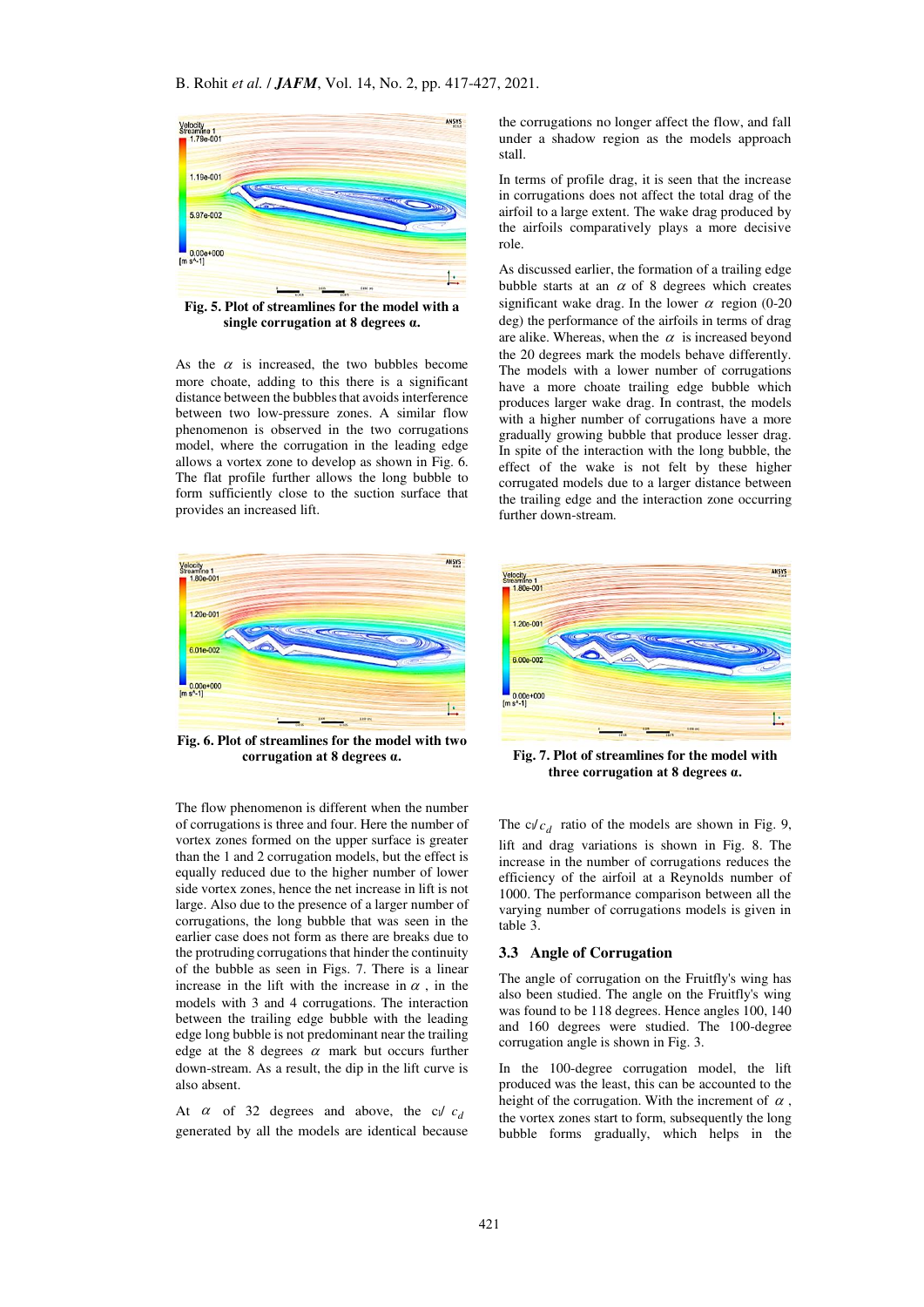| SL No | Parameter           | 1 Cor | 2 Cor | 3 Cor | 4 Cor |
|-------|---------------------|-------|-------|-------|-------|
|       | $Max c_l$           | 0.934 | 0.91  | 0.9   | 0.858 |
|       | Corresponding $c_d$ | 0.866 | 0.85  | 0.84  | 0.836 |
|       | Max $c_l/c_d$       | 3.2   | 3.05  | 2.95  | 2.8   |
|       | Stall Angle (deg)   | 42    |       | 40    | 44    |

**Table 3 Comparison of performance when the number of corrugations increase on the Fruitfly wing** 

production of lift. But the increased height does not allow the low-pressure vortex zones to fully develop in the valleys of the corrugations; the flow has an excess of kinetic energy that doesn't allow it to remain attached to the surface of these corrugations as seen in Fig. 10. Thereby, the long bubble formed is also at a greater distance from the suction surface when compared to the models with a larger angle of corrugations (shorter height). This reduces the amount of lift produced despite the formation of the long bubble.



**Fig. 8. Plot of cl & c<sup>d</sup> vs α for varying number of corrugations from 1 to 4.** 

In terms of lift, the 140-degree corrugation model does outperform (after 20 degrees α) the 160-degree model. This is due to the long bubble being closer to the suction surface horizontally in the 140 degrees model whereas, in the 160 degrees model, the bubble is at the trailing edge which does not contribute to the increase in lift. The bubble placement at the suction surface of the 140 degree and 160 degree model is shown in Figs. 11 and 12.

In terms of drag, the increment of angle/ decrement height of corrugations allows the long bubble not only closer to the airfoil perpendicularly but also closer to the trailing edge bubble that produces higher wake drag due to the mutual interaction between the two low-pressure zones. The effect of wake due to the short bubble in the trailing edge is the deciding factor. In the 140 degree model, the size of the short and long

bubble is bigger compared to other models. This creates higher drag as shown in Figs.13.



**Fig. 9. Plot of c<sup>l</sup> /c<sup>d</sup> vs α for varying number of corrugations from 1 to 4.** 

The above observations indicate that not only is the bubble formation important for the lift but the vicinity and size of the bubble near the suction surface are equally significant. Hence, the presence of corrugations with a suitable height can allow an airfoil to produce a better lift. The  $c_l/c_d$  ratio of the models is shown in Fig. 14, overall the increase in the angle of corrugations increases the efficiency of the corrugated airfoil at a Reynolds number of 1000. The performance comparison between all the varying angles of corrugation models is given in table 4.

## **3.4 Presence of Hump near the Trailing Edge**

A hump was added near the trailing edge of the Fruitfly airfoil model as shown in Fig. 15. The shape and geometry of the hump were inspired by the work done by Levy *et al*. [\(Levy and Seifert 2010\).](#page-9-15) The presence of the hump helps in reattaching the flow at a higher  $\alpha$ . Up to 6 degrees  $\alpha$  the Fruitfly's airfoil had a better lift. This is due to the presence of a large vortex zone at the pressure side of the hump causing lesser lift as shown in Fig. 16.

After 6 degrees of  $\alpha$ , the lift of the hump model improves and peaks up to 1.11 as shown in table 5.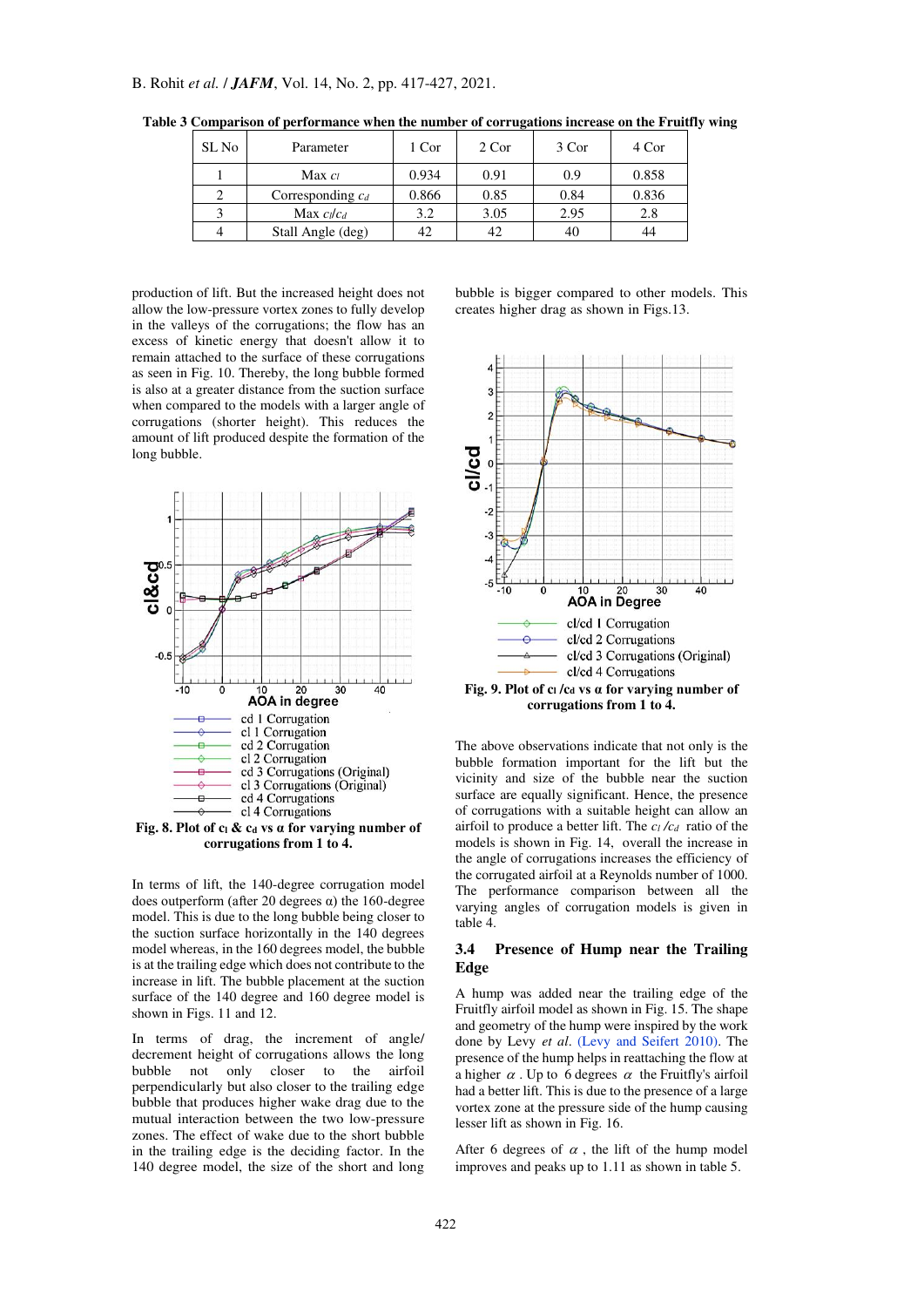| SL No | Parameter                     | $100 \text{ deg}$ | $118$ deg | $140 \text{ deg}$ | $160 \text{ deg}$ |
|-------|-------------------------------|-------------------|-----------|-------------------|-------------------|
|       | Max <sub>cl</sub>             | 0.867             | 0.9       | 1.16              | 0.94              |
| 2     | Corresponding<br>$c_d$        | 0.84              | 0.84      |                   | 0.85              |
|       | Max $c_l/c_d$                 | 2.2               | 2.95      | 3.7               | 3.9               |
| 4     | Stall Angle<br>$(\text{deg})$ | 48                | 40        | 42                | 42                |

**Table 4 Comparison of performance when the angle of corrugations are varied on the Fruitfly wing** 

The hump at the trailing edge helps in the reattachment of the flow through the formation of the bubble. As shown in Fig. 16 and in Fig. 17, due to the presence of the hump, higher no. of recirculation zones are formed on the suction side, thus increasing the overall lift. At higher  $\alpha$ , the lift curve is nonlinear, this is due to the formation of the bubble at the trailing edge and, the interaction of this bubble with the bubble on the hump. Hence there is a sudden peak in the lift curve.



**Fig. 10. Plot of streamlines for a 100 degrees corrugation model at 12 degrees α.** 



**Fig. 11. Plot of streamlines for a 140 degrees corrugation model at 12 degrees α.**



**Fig. 12. Plot of streamlines for a 160 degrees corrugation model at 12 degrees α.**



**Fig. 13. Plot of cl&c<sup>d</sup> vs α for varying the angle of corrugations.** 



In terms of drag, the hump model airfoil had a similar drag curve to that of the Fruitfly's airfoil till 20 degrees α. The hump model airfoil has a higher  $c_1/c_d$ ratio and higher stall angle due to the interaction of bubbles at the hump, which delays the flow separation as depicted in Fig. 18.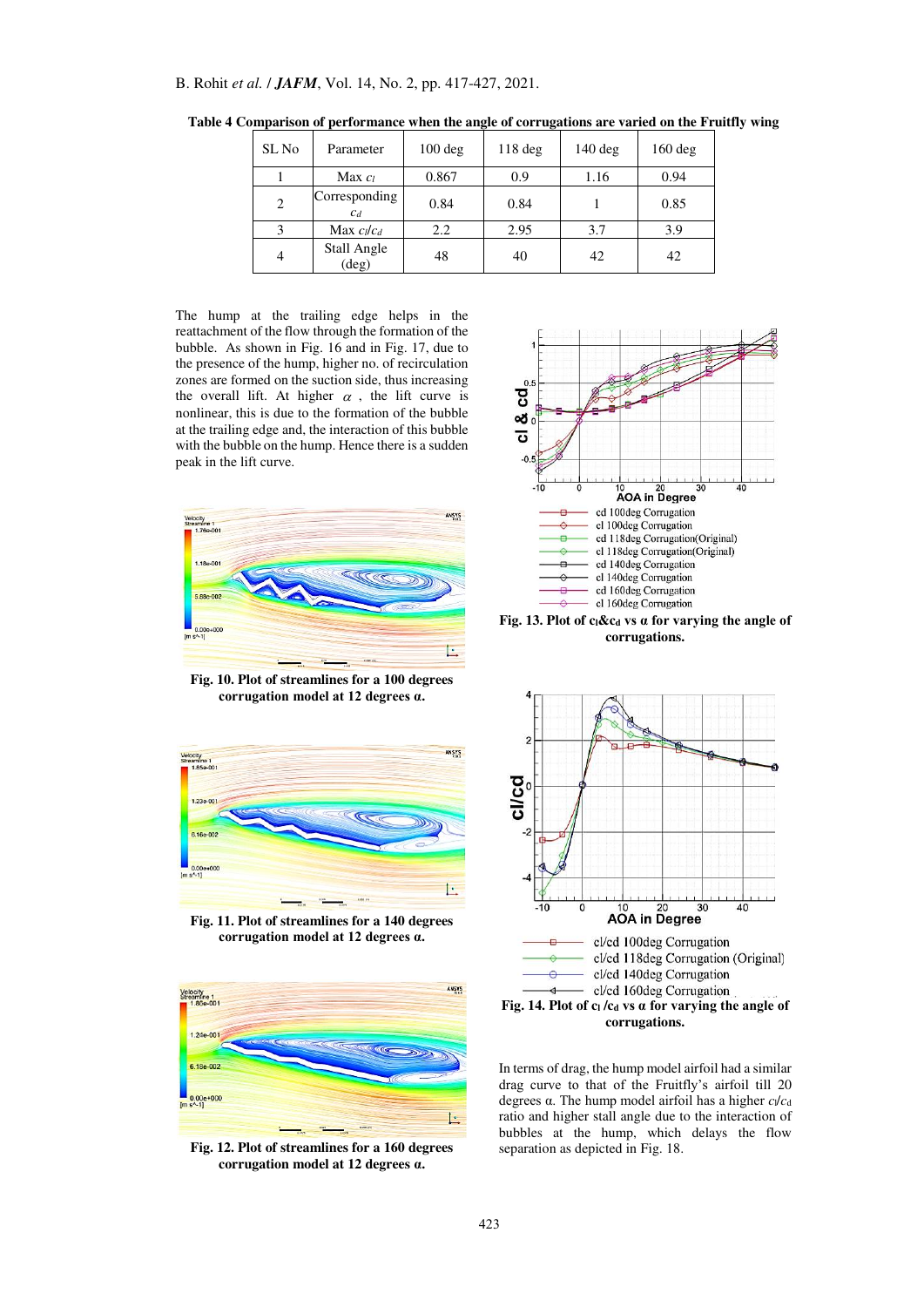| SL No | Parameters          | Original Model | Humped Model |
|-------|---------------------|----------------|--------------|
|       | Max $c_l$           | 0.9            | 1.11         |
|       | Corresponding $c_d$ | 0.84           |              |
|       | Max $c_l/c_d$       | 2.95           | 3.6          |
|       | Stall Angle (deg)   |                |              |

**Table 5 Comparison of performance with the presence of a hump at the trailing edge of a Fruitfly wing** 



**Fig. 15. Fruitfly wing model with a hump.** 



**Fig. 16. Plot of streamlines at 0 degree α to indicate higher number of recirculation zones in the hump model.** 



**Fig. 17. Plot of streamlines at 8 degree α.**

# **3.5 Comparison of Fruitfly Airfoil with Drag- Onfly Airfoil**

The Fruitfly's airfoil was compared with the Dragonfly's airfoil, whose geometry is shown in Fig. 19. Table 6 gives the performance comparison of Fruitfly and Dragonfly airfoil. From Fig. 20, it can be seen that the Dragonfly's airfoil has a better lift and  $c/c_d$  ratio compared to the Fruitfly. This is due to the geometry of the Dragonfly's airfoil, where the corrugations are present at the trailing edge in addition to the leading edge.

Dragonfly has a higher but similar  $c_1/c_d$  ratio trend compared to Fruitfly till 4 degrees  $\alpha$ . But at higher  $\alpha$ the corrugations at the trailing edge prevents flow separation due to the presence of vortex zones between the corrugations. This also contributes to higher lift generation.



**Fig. 18. Plot of cl&c<sup>d</sup> vs α, and c<sup>l</sup> /c<sup>d</sup> vs α with and without hump.** 

**Table 6 Comparison of performance of Fruitfly and Dragonfly airfoil** 

| SL No | Parameters                    | Fruit Fly<br>Model | Dragon Fly<br>Model |
|-------|-------------------------------|--------------------|---------------------|
|       | Max <sub>cl</sub>             | 0.9                | 1.2                 |
| 2     | Corresponding<br>$C_d$        | 0.84               | 0.4                 |
|       | Max $c_l/c_d$                 | 2.95               | 3.94                |
|       | Stall Angle<br>$(\text{deg})$ | 40                 |                     |

# **3.6 Corrugations at the Trailing Edge**

Based on the results from the previous section, a comparative study was performed to study the performance of corrugations at the trailing edge and the leading edge of the Fruitfly's airfoil. In terms of  $c_l/c_d$  as shown in Fig. 21, trailing edge corrugation model showed a higher  $c_l / c_d$  ratio compared to Fruitfly's leading-edge corrugation airfoil. But compared to Dragonfly, it is efficient only in the range of 0-8 degrees  $\alpha$ . This effect is due to the presence of a higher number of vortex zones on the lower surface in the Dragonfly's airfoil which reduces the lift. The drag of the two models remains almost similar, due to the interaction of the bubbles in trailing edge corrugated model the drag is slightly higher starting from an  $\alpha$  of 12.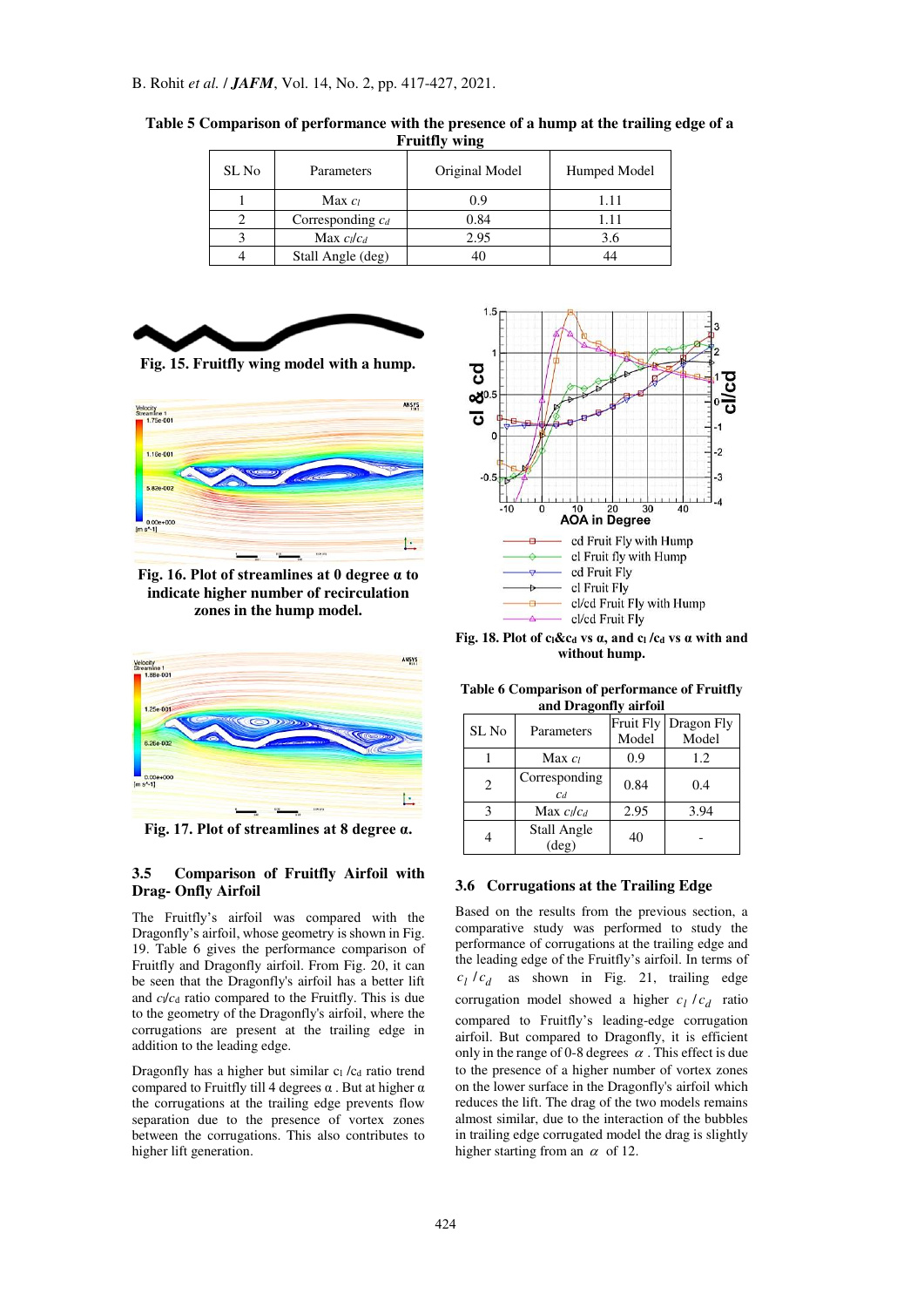| SL No | Parameters          | Fruit Fly Model | <b>Trailing Edge Corrugation Model</b> |
|-------|---------------------|-----------------|----------------------------------------|
|       | Max $c_l$           | 0.9             | 0.92                                   |
| 2     | Corresponding $c_d$ | 0.84            | 0.87                                   |
| 3     | Max $c_l/c_d$       | 2.95            | 3.96                                   |
| 4     | Stall Angle (deg)   | 40              | 40                                     |

**Table 7 Comparison of performance of leading edge and trailing edge corrugations** 



**Fig. 19. Cross Section of the dragonfly's wing.** 



**Fig. 20. Plot of c<sup>l</sup> and cd vs α, and c<sup>l</sup> /c<sup>d</sup> vs α comparing the fruitfly's performance with a dragonfly's performance.** 

According to the  $c_l$  plot, the trailing edge corrugated model produces a higher lift compared to the leading edge corrugated model. Due to the placement of corrugations at the trailing edge, the size of recirculation zones on the lower side is small compared to the leading corrugations model as shown in Fig. 22. The smaller size increases the pressure on the lower side of the airfoil. It also ensures a better flow re-attachment, as the corrugations create low-pressure vortex zones on the upper surface that helps the flow to remain attached. The performance comparison is given in table 7.

At 8 degrees  $\alpha$ , there is a peak in the lift curve of trailing edge corrugations. This can be accounted to the formation of a long bubble at the trailing edge corrugations that helps in decreasing pressure and thus increasing the lift as shown in Fig.s 22 and 23. Whereas at 4 degrees  $\alpha$ , the long bubble is absent and only the trailing edge bubble is present. As  $\alpha$ increases, there is an interaction of the long bubble and the trailing edge bubble which slightly decreases

the lift and increases wake drag as shown in Fig. 23.

# **4. CONCLUSION**

Based on the detailed parametric study, the following conclusions were drawn:

1. The reduction in the number of corrugations in the leading edge of an airfoil increases efficiency in terms of  $c_l / c_d$  ratio. The reduction in the angle of corrugation is beneficial only to an extent where the long bubble can produce higher lift, in fact when it







**Fig. 22. Plot of streamlines at 8 degree α.**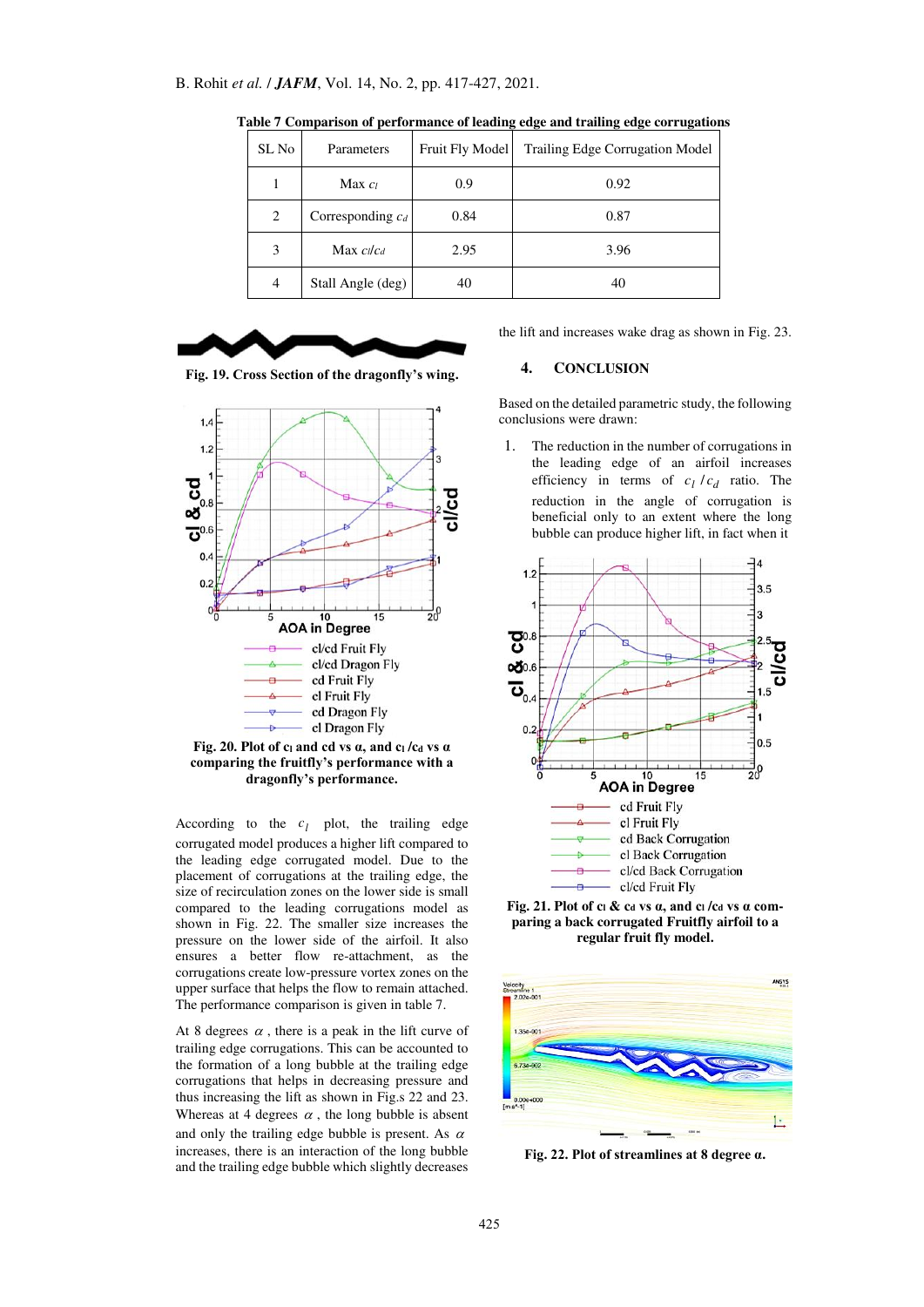

**Fig. 23. Plot of streamlines at 12 degree α to visualize the presence of higher number of vortex zones.** 

is increased beyond a certain angle (in this case above 140) the ability to produce lift begins to drop.

- 2. The hump, when incorporated at the trailing edge, produced a better lift and delayed stall performance.
- 3. The Fruitfly airfoil was aerodynamically compared to the Dragonfly airfoil, the presence of corrugations at the trailing edge proved to be the primary difference between the two models, making the Dragonfly airfoil aerodynamically superior to the Fruitfly wing.
- 4. Further investigation of the effect of corrugations in the trailing edge indicated that they help in better flow re-attachment due to the formation of vortex zones. Hence it can be concluded that the corrugations in the trailing edge are more beneficial compared to the ones at the leading edge.

In terms of positioning of the bubbles seen in the study, the models with a larger long bubble, which when accommodated closer to the suction side produced the highest lift. In terms of drag, it was seen that either delay or total isolation of the long leading edge bubble and the short trailing edge bubble produced the least drag.

The outcomes of this study helped gain a better understanding of the aerodynamic behaviour of different corrugation configurations at an ultra-low Reynolds number of 1000. Using which bio-inspired airfoils can be more optimally designed for engineering applications in the field of MAV's.

#### **REFERENCES**

- <span id="page-9-16"></span>Barnes, C. J. and M. R. Visbal (2013). Numerical exploration of the origin of aerodynamic enhancements in [low-reynolds number] corrugated airfoils. *Physics of Fluids* 25(11).
- <span id="page-9-5"></span>Bennett, L. (1966). Insect aerodynamics: Vertical sustaining force in near-hovering flight. *Science*  152(3726), 1263–1266.
- Bennett, L. (1975). Insect aerodynamics near hovering. *Swimming and Flying in Nature*, 815– 828.
- <span id="page-9-3"></span>Bomphrey, R. J. and R. Godoy Diana (2018). Insect and insect-inspired aerodynamics: unsteadiness,

structural mechanics and flight control. *Current Opinion in Insect Science* 30, 26–32.

- <span id="page-9-10"></span>Brandt, J., G. Doig and N. Tsafnat (2015). Computational aerodynamic analysis of a microct based bio-realistic fruit fly wing. *Plos One* 10(5).
- <span id="page-9-8"></span>Brodsky A. K. (1996). *The evolution of insect flight*. Oxford University Press.
- <span id="page-9-4"></span>Cheng, X. and M. Sun (2016). Wing-kinematics measurement and aerodynamics in a small insect in hovering flight. *Scientific Reports* 6(1).
- <span id="page-9-9"></span>Desert, T., J. M. Moschetta and H. Bézard (2017).<sup>7</sup> Aerodynamic design of a martian micro air vehicle. In *7TH European Conference for Aeronautics and Aerospace Sciences (EUCASS)*.
- <span id="page-9-0"></span>Ellington, C. (1991). Aerodynamics and the origin of insect flight. *Advances in Insect Physiology* 23, 171–210.

Goldsworthy, G. J. (1989). *Insect flight*. CRC

- <span id="page-9-7"></span>Hord, K. (2012). Numerical investigation of the aerodynamic and structural characteristics of a corrugated wing. *Journal of Aircraft* 49(3).
- <span id="page-9-14"></span>Hu, H. and M. Tamai (2008). Bioinspired corrugated airfoil at low reynolds numbers. *Journal of Aircraft 45*(6), 2068–2077.
- <span id="page-9-15"></span>Levy, D. E. and A. Seifert (2010). Parameter study of simplified dragonfly airfoil geometry at reynolds number of 6000. *Journal of Theoretical Biology*  266(4), 691–702.
- <span id="page-9-12"></span>Lian, Y., T. Broering, K. Hord and R. Prater (2014). The characterization of tandem and corrugated wings. *Progress in Aerospace Sciences* 65, 41– 69.
- <span id="page-9-2"></span>Lim, A. (2019). New mechanism reveals the aerodynamics of flapping insect wings. *Scilight*.
- <span id="page-9-17"></span>Luo, G. and M. Sun (2005). The effects of corrugation and wing planform on the aerodynamic force production of sweeping model insect wings. *Acta Mechanica Sinica*  21(6), 531–541.
- <span id="page-9-18"></span>Menter, F. R. (1994). Two-equation eddyviscosity turbulence models for engineering applications. *AIAA Journal* 32(8), 1598–1605.
- <span id="page-9-13"></span>Murphy, J. and H. Hu (2009). An experimental investigation on a bio-inspired corrugated airfoil. *47th AIAA Aerospace Sciences Meeting including The New Horizons Forum and Aerospace Exposition*.
- <span id="page-9-1"></span>Nachtigall, W. (1981). Insect flight aerodynamics. *Locomotion and Energetics in Arthropods*, 127– 162.
- <span id="page-9-11"></span>New, T. H., Y. X. Chan, G. C. Koh, M. C. Hoang and S. Shi (2014). Effects of corrugated aerofoil surface features on flow-separation control. *AIAA Journal* 52(1), 206–211.
- <span id="page-9-6"></span>Pringle, J. W. (1975). *Insect flight*. Oxford Univ. Pr.